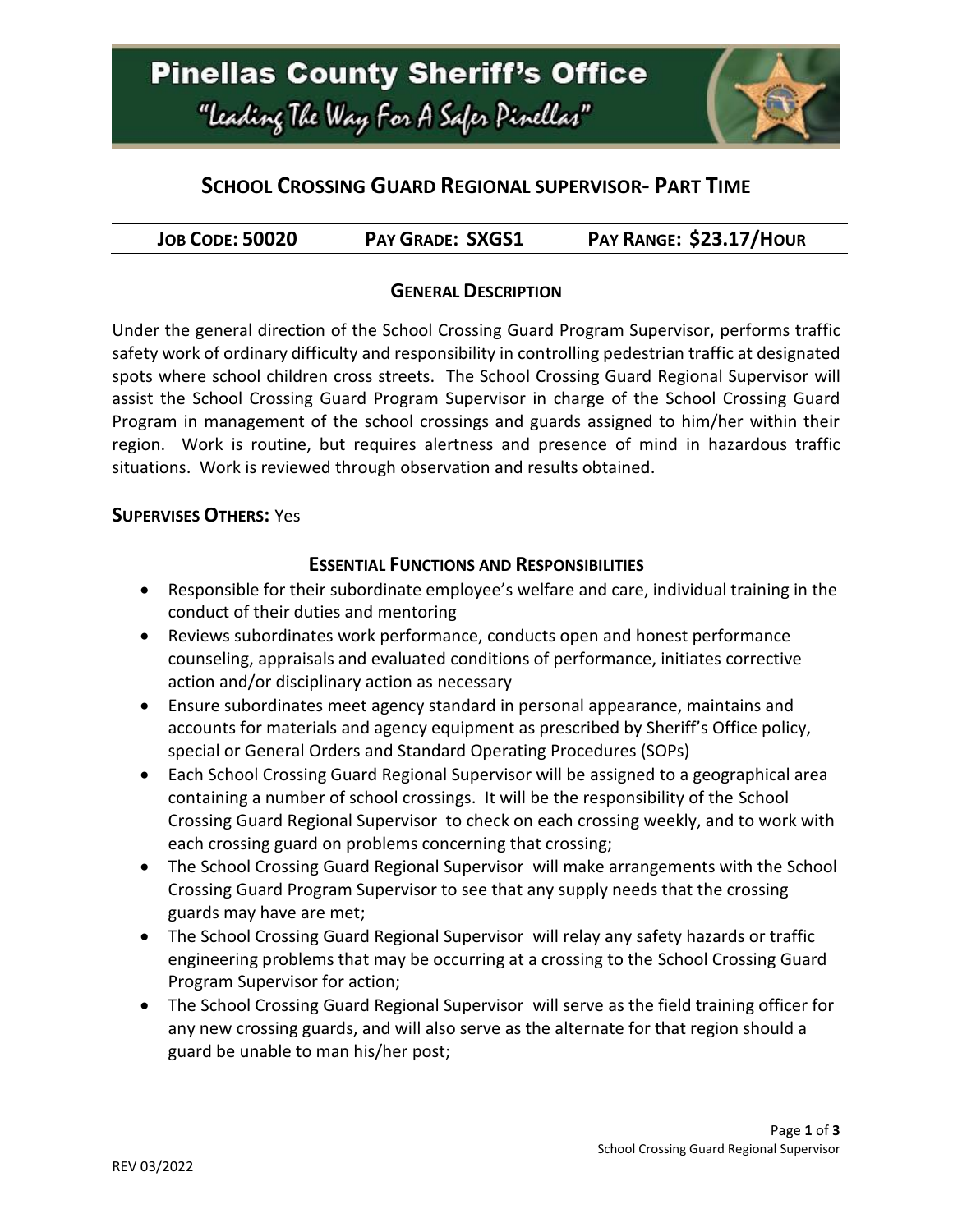# **Pinellas County Sheriff's Office** "Leading The Way For A Safer Pinellar"



- Supervises the crossing of streets during the hours when children are going to and returning from school;
- Assures the safety of children who have to cross hazardous streets;
- Sets out warning and traffic control signs in designated school zone areas;
- May assist in school safety programs such as bicycle inspections;
- Attend monthly meetings or training as required;
- Participates in Sheriff's Office recruitment and community relations activities as directed.

Regular and reliable attendance is required as an essential function of the position

This position may be considered essential and, in the event of an emergency or natural disaster, may be required to work.

This list is not intended to be all-inclusive and you may not be responsible for every item listed. The employer reserves the right to assign additional functions and responsibilities as necessary.

### **QUALIFICATIONS**

- High school graduation or equivalent diploma from an institution accredited by an accrediting body recognized by the U. S. Dept. of Education or licensed as a degree granting institution by the Commission for Independent Education AND
- 1 year experience as a school crossing guard
- Must be FDOT trainer certified
- Must possess a valid Florida driver's license

### **KNOWLEDGE, SKILLS, AND ABILITIES**

- Ability to study and understand laws, ordinances and regulations pertaining to traffic and school zones
- Interest in children's safety
- Ability to command the respect of children
- Ability to exercise tact and firmness in a courteous manner
- Ability to exercise mature judgment in emergencies
- Time management skills
- Inter-personal skills
- Problem solving skills
- Ability to perform all functions of the job classification without posing a direct threat to